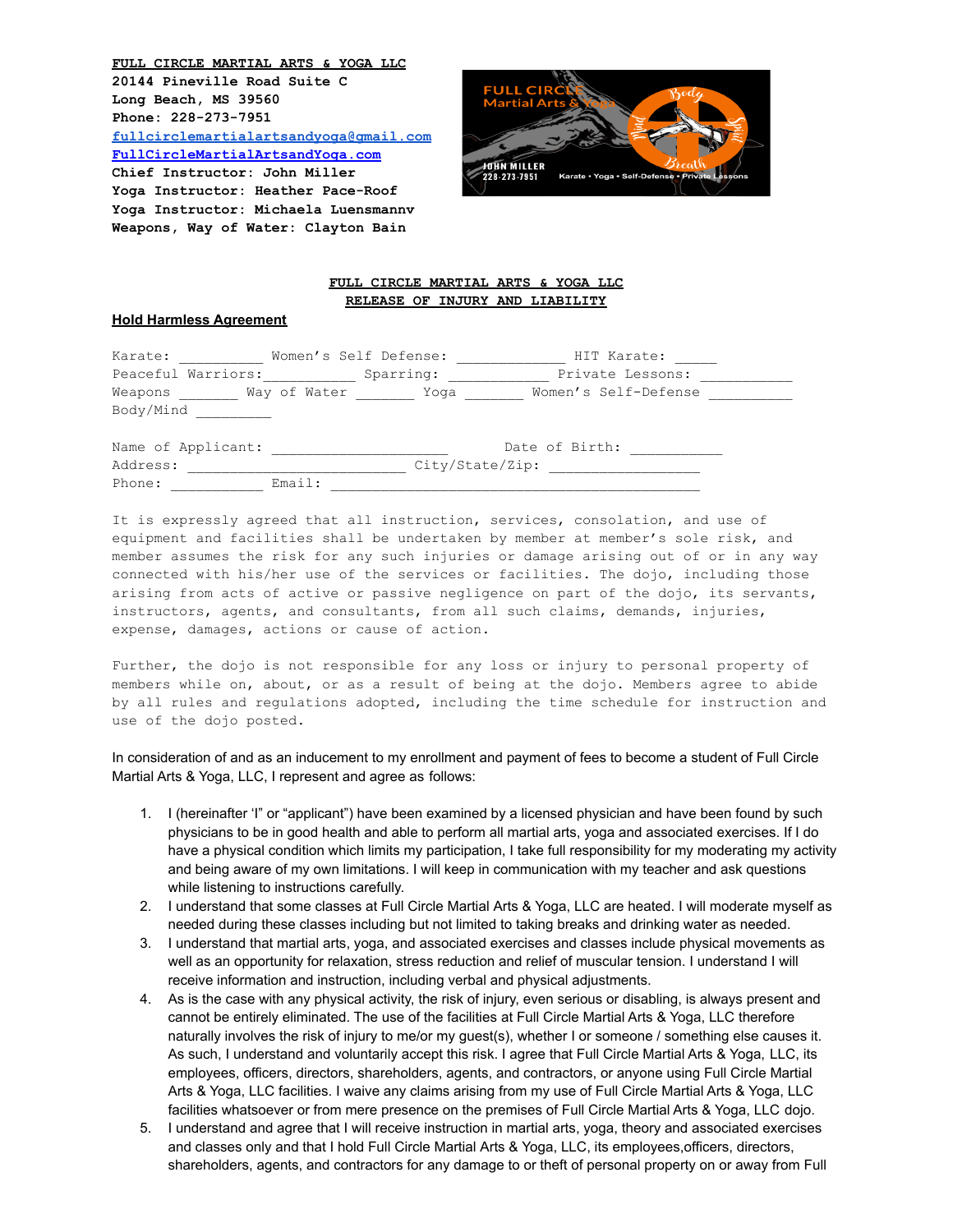Circle Martial Arts & Yoga, LLC premises, or personal injury, including but not limited to bodily injury, disease, death, humiliation, or consequential loss of any kind arising out of my participation in any Full Circle Martial Arts & Yoga, LLC event or activity.

- 6. In the event that I am pregnant, I will not attend martial arts, yoga, and associated exercises and classes until I have discussed the potential risks to me or my unborn child / fetus with my obstetrician. I agree that I will follow my obstetrician's recommendations and on behalf of myself, my heirs, spouse or other interested party hold harmless Full Circle Martial Arts & Yoga, LLC, for any possible injury to myself or my unborn child / fetus.
- 7. If I am under 18 years of age, I will disclose my age to Full Circle Martial Arts & Yoga, LLC, and provide my signature and the signature of my parent or legal custodian or guardian at the dojo prior to taking class.
- 8. Registration fees and tuition for classes paid hereafter are non refundable.
- 9. Any dispute arising out of or relating to this Hold Harmless Agreement, or the breach thereof, shall be finally resolved by arbitration administered by the American Arbitration Association under its Commercial Arbitration Rules, and judgement upon the arbitration may be entered in any court having jurisdiction.
- 10. Any provision not in conformity with the law or any state or governing body have jurisdiction is hereby severed from this contract and the remaining provisions remain enforceable.
- 11. Whenever possible, I will reserve classes in advance using our website or mobile app. I acknowledge that walk-ins are welcome, however students who have pre-booked or are on the waitlist will have preference for availability. Out of respect for other participants I will be in the dojo and ready for class no less than 5 minutes before class start time.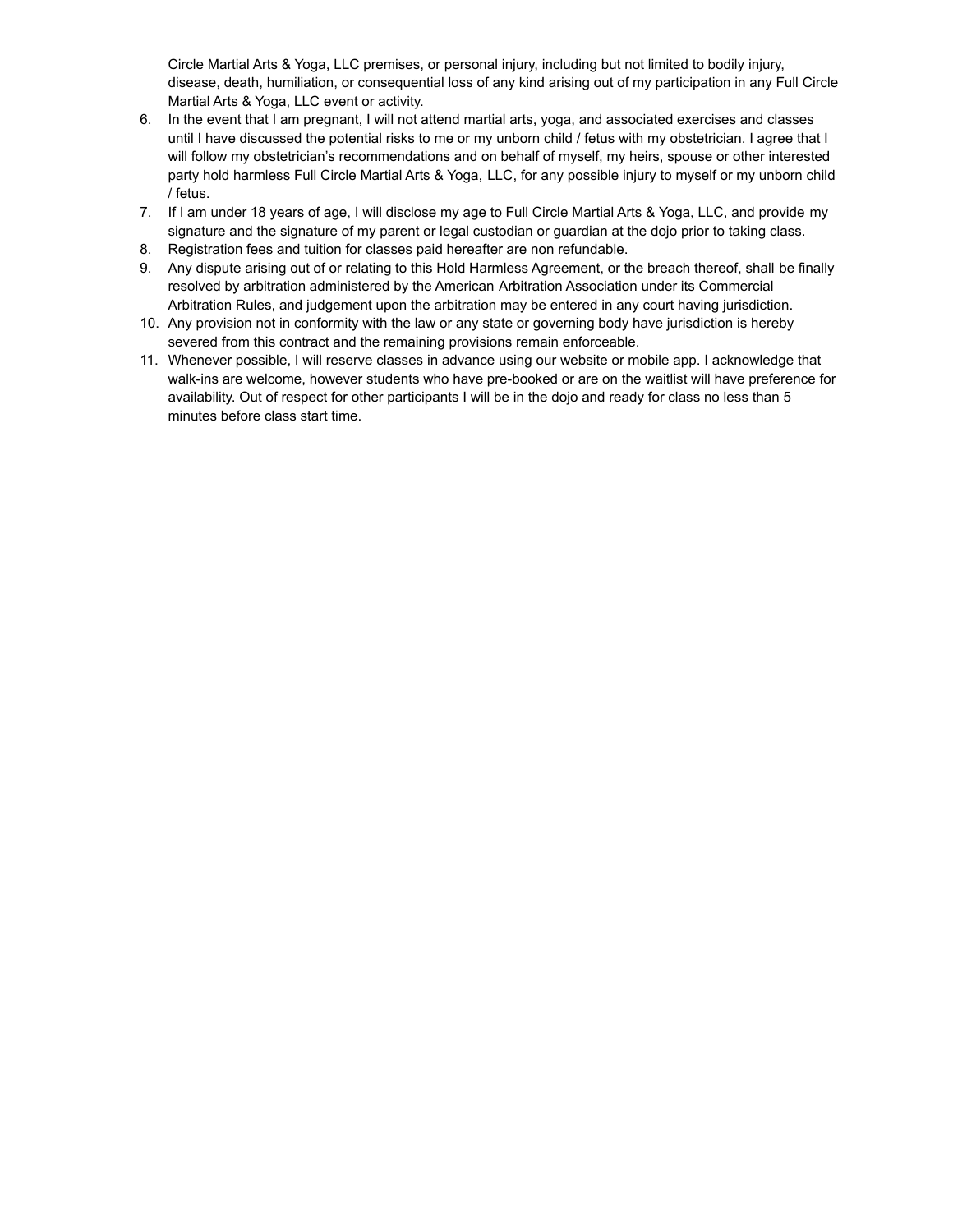Full Contact Sport Section: Martial Arts Membership, Registration, Waiver, and Contract

|  | vear |                                                                                                                                                                                                                       |
|--|------|-----------------------------------------------------------------------------------------------------------------------------------------------------------------------------------------------------------------------|
|  |      |                                                                                                                                                                                                                       |
|  |      |                                                                                                                                                                                                                       |
|  |      |                                                                                                                                                                                                                       |
|  |      |                                                                                                                                                                                                                       |
|  |      | Note: If any medical condition arises that is not listed, it is required that you inform the head instructor                                                                                                          |
|  |      | month day<br>To Be Completed By Student's Parent/Guardian If Under 18 years of age (if different than above):<br>Does the student have any known medical conditions/problems, physical or mental? If yes, please list |

Waiver and Release

 $\mathcal{L}$  , we have the set of  $\mathcal{L}$ 

 $\mathcal{L}$  , we have the set of  $\mathcal{L}$ 

I, the undersigned person or representative, do hereby agree to participate in the Full Circle Martial Arts & Yoga, LLC located at [20144 Pineville Road Suite C, Long Beach, Mississippi, 39560, Satellite schools, and any satellite studio operated by Full Circle Martial Arts & Yoga, LLC instructor or assistant instructor in Mississippi. I understand and agree to abide by the rules of Full Circle Martial Arts & Yoga, LLC. The responsible party must read the entire contract before signing.

 $\mathcal{L}_\text{max}$  , and the contribution of the contribution of the contribution of the contribution of the contribution of the contribution of the contribution of the contribution of the contribution of the contribution of t

I recognize the risks of injury that are associated to/with any martial arts/MMA program that my child or I participate in and I do hereby waive and release Full Circle Martial Arts & Yoga, LLC, all it's instructors, students, facility management, and all other persons associated with this class in any capacity, from and against any and all claims, actions, causes of action, damages, costs, liabilities, expense of judgments, including attorney's fees, hospital/medical fees, and court costs, acquired infectious diseases, injuries (physical or mental) that arise out of my attendance/the student or participation in this program past or present. I certify that I or representative thereof am physically, mentally, and medically fit to participate in any associated classes or events held by Full Circle Martial Arts & Yoga, LLC. I am aware that this program consists of extreme physical contact such as; physical exercises, punching, kicking, choking, wrestling, joint locks, throws, weapons training, karate tournaments, karate demonstrations, verbal and non-verbal motivation. In additional to possible exposure to respiratory, contact, or droplets, fungus, mold,